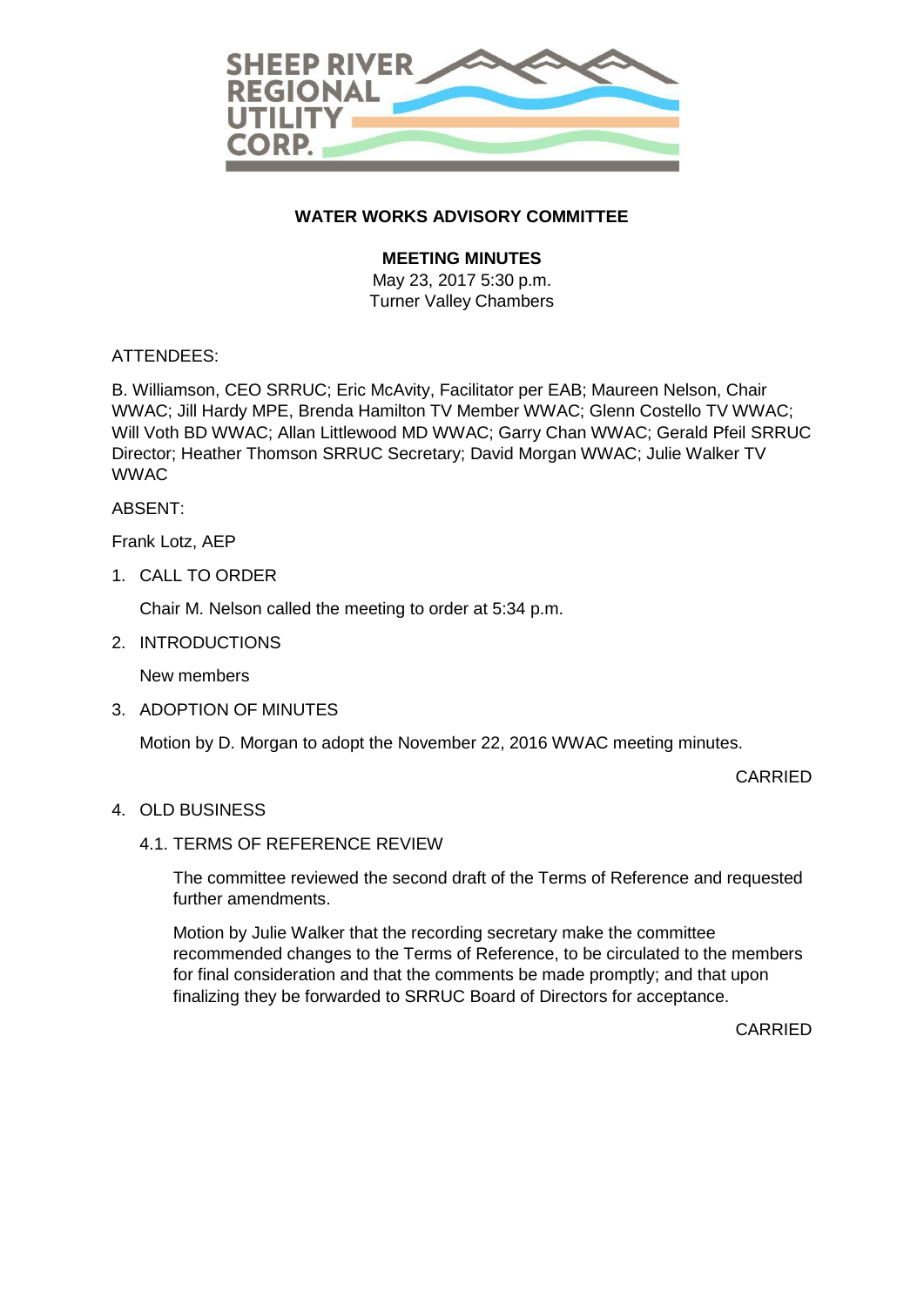### 5. MPE PROJECT UPDATE – Water Works

Jill Hardy provided a water works power point presentation which included an update of where we are today post flood, provided a raw water supply update and advised SRRUC has directed MPE to pursue a direct intake with a settling pond to assist in sourcing a similar water quality and bringing back the quantity of licenced diversion water lost (30%) pre-flood.

The proposed area has been identified, site assessments have been completed and in accordance with the 2014 Source Aquifer Program, river samples been collected twice per year, these samples have been taken upstream of the direct intake location, downstream of O&G pipeline crossings and downstream of O&G pipeline crossing adjacent to the WTP, no parameters of concern have been noted to date from these samples.

Ms. Hardy reviewed the project schedule. Mr. Williamson updated the committee regarding the funding of the project and confirmed there is an urgency to proceed as soon as possible, to meet deadline of the DRP grant funding.

During and following the presentation several questions, comments and concerns were put forward by the committee members regarding the direct intake project including:

- concerns regarding the location of an old O&G flare pit;
- questions regarding some of the test results, including the different guidelines Aquatic Life and Domestic Use and Vapour Inhalation.
- sedimentation build up in the settling pond and how the operations were going to deal with it.
- a brief outline was provided as to why the Hamlet of Millarville is requiring water.
- concerns were raised regarding use of the direct intake during winter months.

Ms. Hardy advised all the test results have been reported as required to AEP. The EPEA amendment was submitted to AEP for review on April 21, 2017 and the Water Act diversion transfers for BD Well 2&3 and the TV Well 3 were submitted to AEP on May 5, 2017. These applications will have to be publicly advertised for 30 consecutive days per regulations. SRRUC is hoping to tender the project in May, with a construction start in July and completed by December 2017. Ms. Hardy further advised they have asked AEP to consider including reclamation (further delineation) of the area of concern which would be completed when the heavy equipment is on site during the construction stage.

Julie Walker advised she will endeavor to locate and map the O&G flare pit regarding her concerns of location in conjunction with the direct intake project.

Barry Williamson will work with Jill Hardy to have the 2016 Groundwater Report, the Stantec Site Assessment report and the Almore geotechnical report posted to the SRRUC webpage on the Turner Valley site. Upon posting of the reports the recording secretary will advise committee members of their availability.